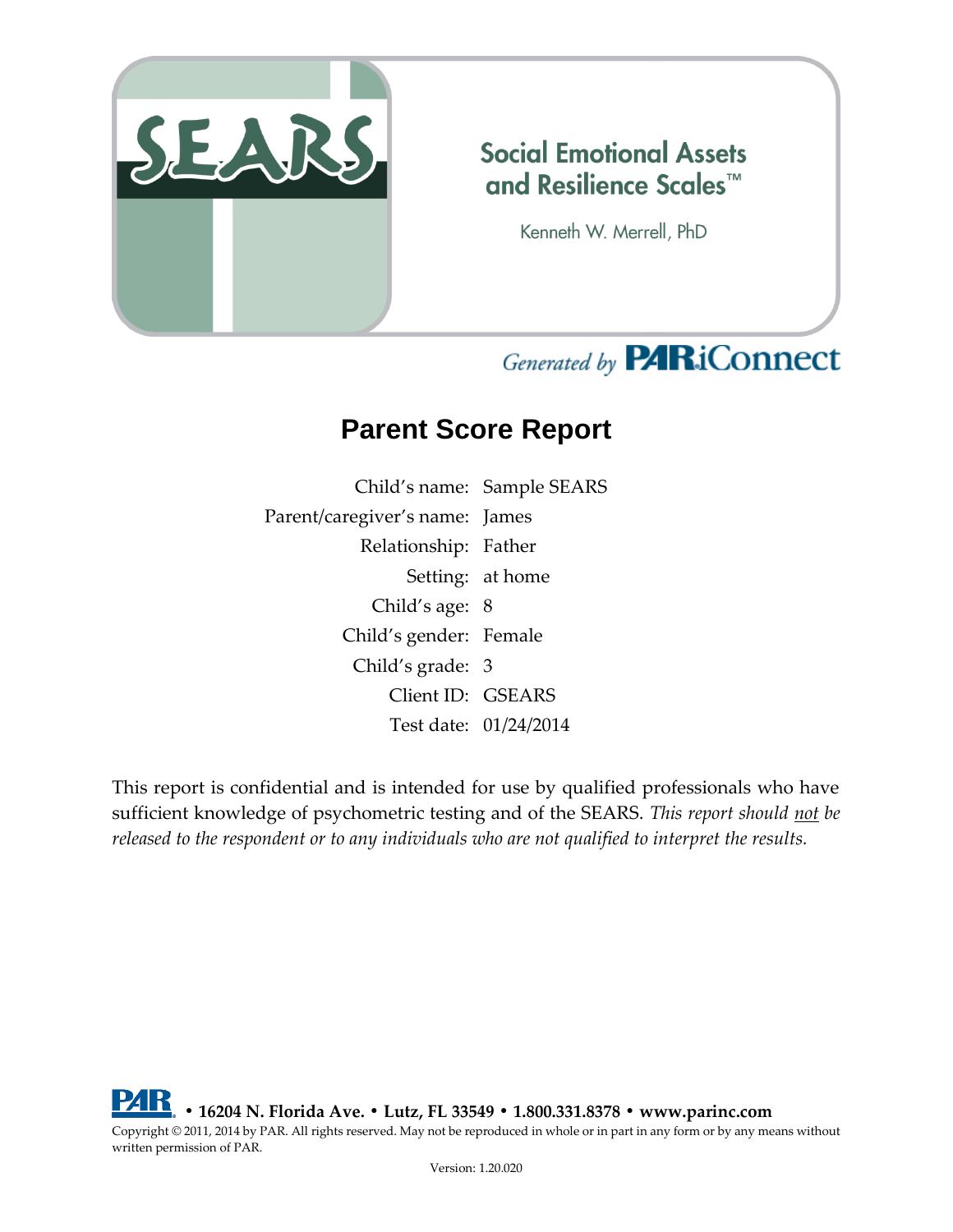### **SEARS-P Scale Overview**

The SEARS-P is a strength-based, multidimensional measure of a child's or an adolescent's social strengths and resilience from the perspective of a parent or other caregiver. The SEARS-P consists of 39 items covering the following three scales:

- The **Self-Regulation/Responsibility (SR/R)** scale measures self-awareness, meta-cognition, intrapersonal insight, self-management and direction, and the ability to accept responsibility and think before acting.
- The **Social Competence (SC)** scale measures the ability to maintain friendships with peers, engage in effective verbal communication, and feel comfortable around groups of peers.
- The **Empathy (E)** scale measures the ability to understand and relate to others' situations and feelings.

| <b>Scale</b>                                     | Raw<br>score | T score<br>$(90\% \text{ CI})$ | Percentile | <b>Tier</b> | <b>Score level</b>             |
|--------------------------------------------------|--------------|--------------------------------|------------|-------------|--------------------------------|
| Self-Regulation/<br><b>Responsibility (SR/R)</b> | 45           | 55<br>$(51-59)$                | 72         | 1           | Average to High<br>Functioning |
| Social Competence (SC)                           | 21           | 50<br>$(45-55)$                | 53         | 1           | Average to High<br>Functioning |
| Empathy (E)                                      | 16           | 53<br>$(47-59)$                | 64         | 1           | Average to High<br>Functioning |
| <b>SEARS-P</b> total score                       | 82           | 54<br>$(51-57)$                | 66         | 1           | Average to High<br>Functioning |

#### **SEARS-P Score Summary Table**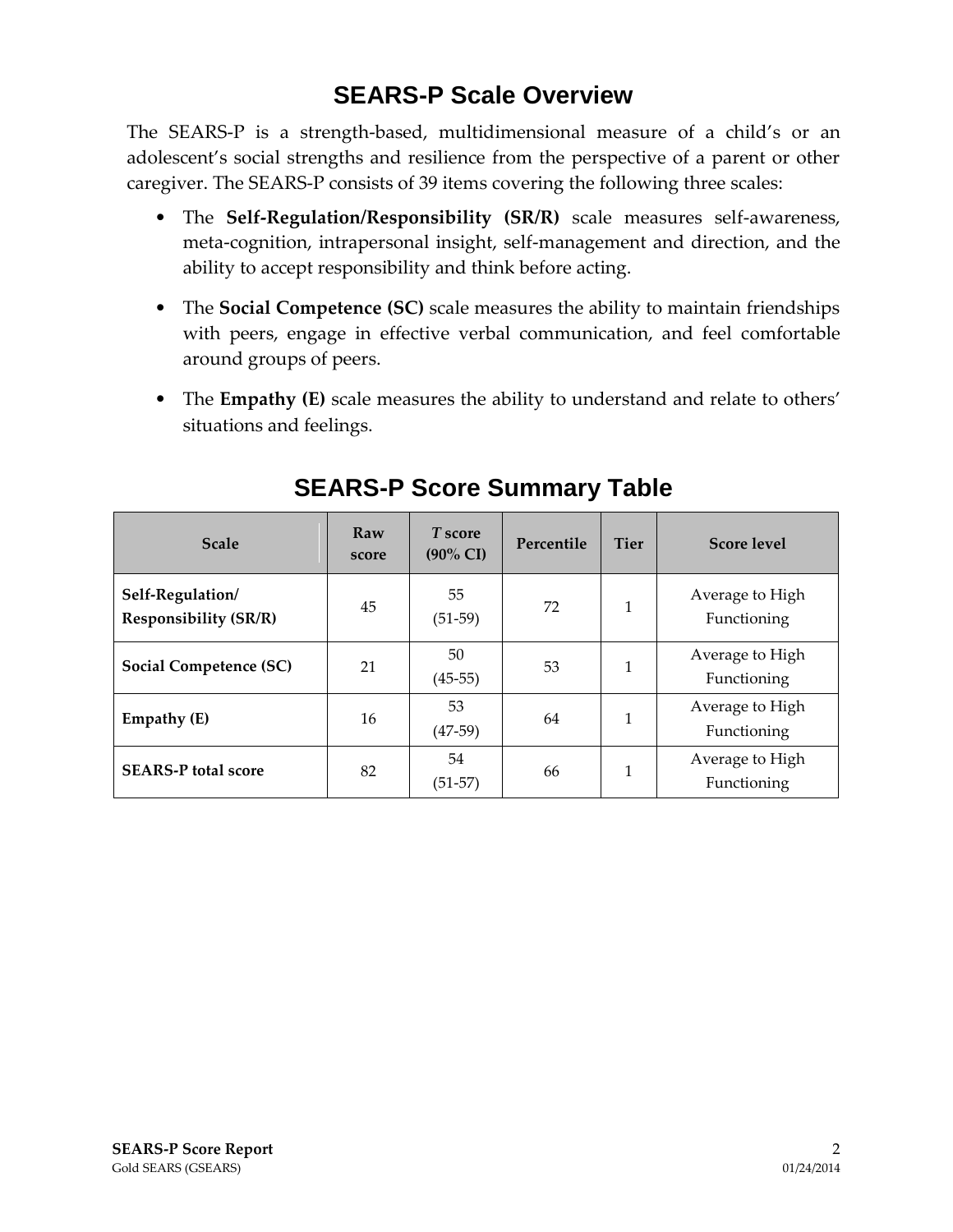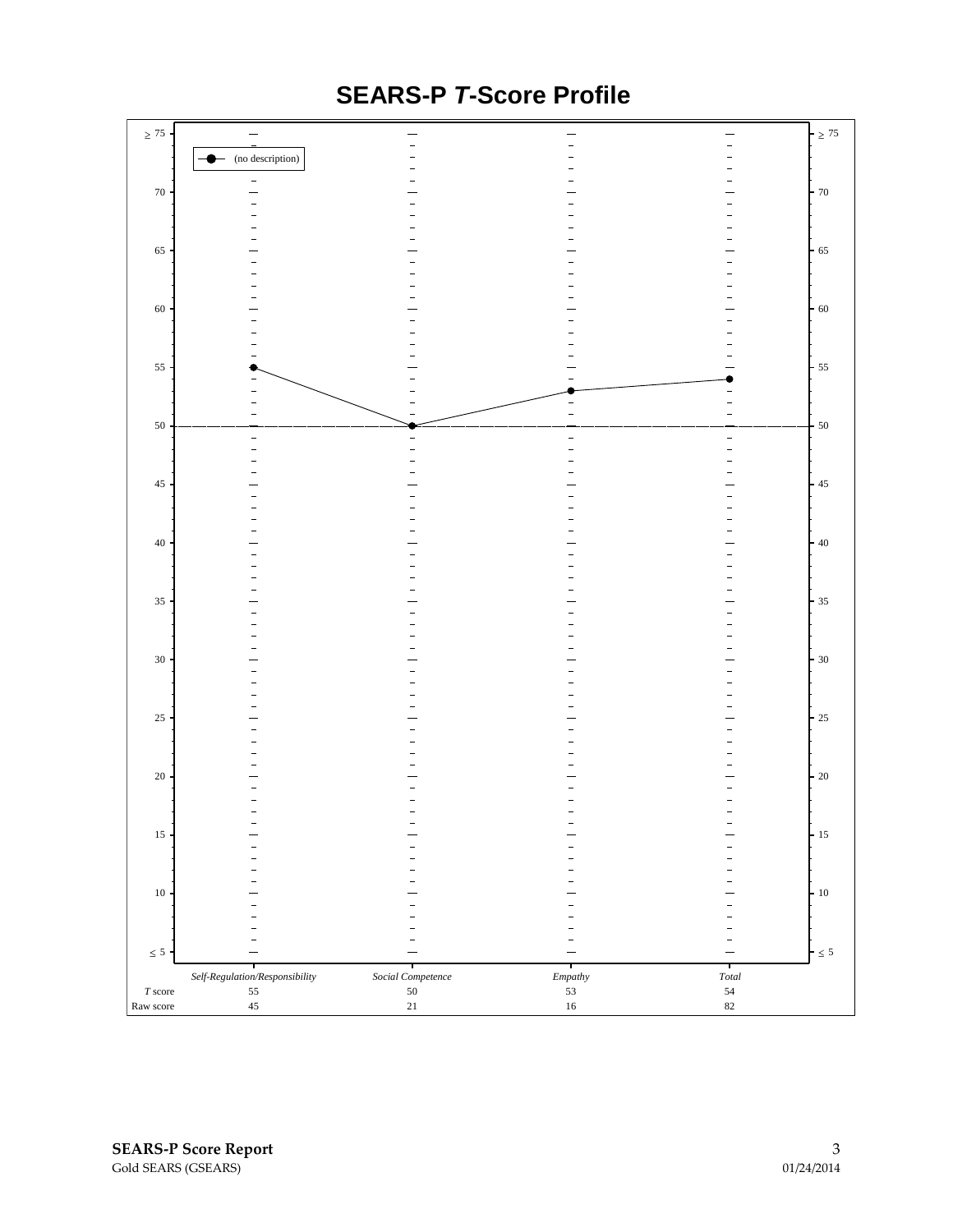